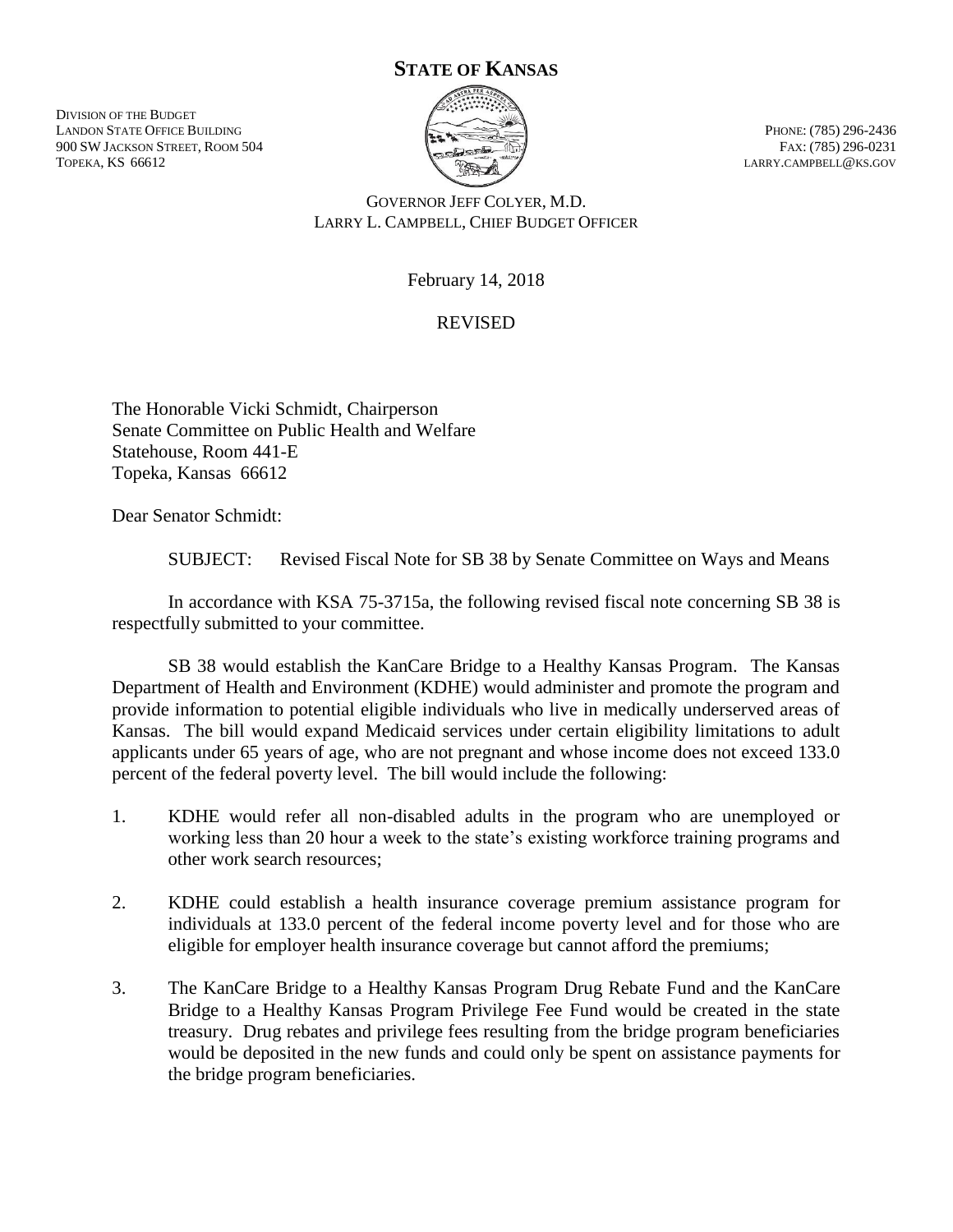- 4. On or before the first day of the regular session of the Legislature each year, KDHE would deliver a report that summarizes the cost savings achieved during the previous year. Cost savings would be determined by calculating the cost of beneficiaries if services were provided through the KanCare program less the cost of services provided to beneficiaries under the KanCare Bridge to a Healthy Kansas Program.
- 5. A working group would be established to identify non-State General Fund sources to fund any shortfall identified by the Secretary of KDHE. The group would include six legislators and a representative from each of the following groups: the Kansas Hospital Association, the Kansas Medical Society; Kansas Association for the Medically Underserved; the Kansas Academy of Family Physicians; the Association of Community Mental Health Centers of Kansas; the Kansas Dental Association; the Kansas Emergency Medical Services Association; the Kansas Optometric Association; the Kansas Pharmacist's Association; and, the KanCare Bridge to a Healthy Kansas Program. The group would meet at least twice per year, and report to the Legislature annually on March 15.
- 6. The staff of the Kansas Legislative Research Department would provide assistance as requested by the working group. Legislative members would receive compensation, subsistence and travel allowances. Non-legislative members would not receive compensation, subsistence or travel allowances.
- 7. If, at any point, the percentages of federal medical assistance available to the program for coverage of program participants described in section  $1902(a)(10)(A)(i)(VIII)$  of the federal Social Security Act are less than the percentages provided for in section 1201 (b)(1)(A) through (E) of the federal Health Care and Education Reconciliation Act of 2010, as it exists on the effective date of this act, KDHE would terminate the program over a 12-month period.

The expanded Medicaid eligibility in SB 38 would take effect on January 1, 2019. As a result, the fiscal effect estimates in this note are for one half of FY 2019. KDHE indicates that passage of the bill would assume costs and offsets associated with an additional 150,000 individuals becoming eligible for Medicaid coverage. Any savings to the state would be realized through a higher Federal match rate for certain populations within Medicaid. The Department indicates that additional revenues would not fully offset the Medicaid expansion costs over time. KDHE estimates that the cost of care for the newly eligible beneficiaries would be \$461.4 million in FY 2019. The state share at 7.0 percent would be \$34.7 million. The cost of care for the newly eligible beneficiaries in FY 2020 would be \$1,004.8 million, including the state share at 10.0 percent of \$100.5 million. If the Affordable Care Act enhanced federal match for Medicaid expansion was not available and Kansas' regular state share of approximately 45.0 percent was required for these new beneficiaries, the additional cost to the State General Fund would be \$223.3 million in FY 2019 and \$452.1 million in FY 2020.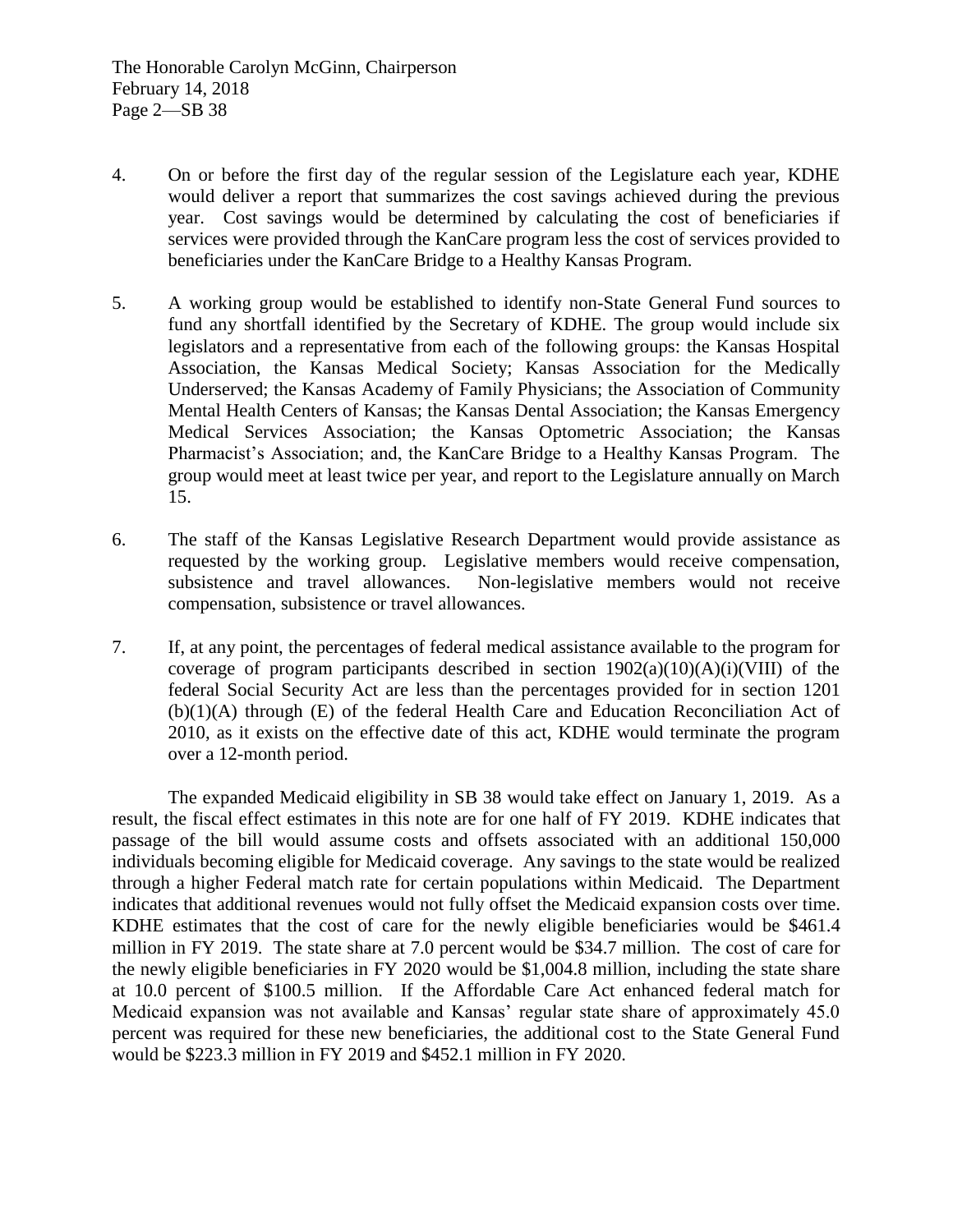The Honorable Carolyn McGinn, Chairperson February 14, 2018 Page 3—SB 38

KDHE estimates additional revenue of \$2.1 million in FY 2019 and \$4.4 million in FY 2020 from increased drug rebates. This additional revenue would be used to meet state share requirements. KDHE estimates additional revenue of \$28.6 million in FY 2019 and \$57.6 million in FY 2020 from 5.77 percent Privilege Fee. This additional revenue would also be used to meet state share requirements. Healthcare cost savings that would be realized for certain populations are also included in the estimate. These savings total \$14.1 million in FY 2019 and \$25.9 million in FY 2020.

KDHE states that because it cannot estimate how many of the newly eligible beneficiaries would also be eligible for the premium assistance program in SB 38 and because the provision is permissive, an estimate for a premium assistance program has not been provided. The agency does state that because new tracking systems would have to be developed and maintained for such a program, the additional administrative costs would likely be substantial.

The bill would also result in increased administrative costs. KDHE would require the addition of 115.0 FTE positions, the majority of which would be eligibility staff and support staff. The cost of the three Medicaid support contracts, which include Hewlett Packard Enterprises (HPE), Accenture LLP and Policy Studies Inc. would also increase. Total additional administrative costs are estimated at \$11.5 million in FY 2019 and \$18.6 million in FY 2020. The state share of those administration expenditures is approximately \$5.7 million for FY 2019 and \$9.3 million for FY 2020.

The Department of Corrections (DOC) states that when an inmate is hospitalized for longer than 24 hours the Medicaid inmate exclusion rule does not apply. Therefore, some of these inmates could be Medicaid eligible on a fee-for-service basis. DOC currently estimates approximately \$2.0 million in State General Fund expenditures for these hospitalizations in FY 2019. If half of those inmates were Medicaid eligible under the provisions of SB 38, DOC would realize savings of approximately \$930,000 from the State General Fund in FY 2019 and \$900,000 in FY 2020 and FY 2021. This estimate equates to the enhanced federal match that could be drawn down. These savings would be reduced over time as the enhanced federal match is reduced. DOC would, however, have increased administrative costs that would reduce the savings. DOC would need additional FTE positions to determine eligibility and process claims. The current estimate for increased administration is \$300,000, which will include \$150,000 from the State General Fund and 3.00 additional FTE positions

The Department for Children and Families (DCF) states that SB 38 would result in additional costs through increased referrals to its Generating Opportunities to Attain Lifelong Success Program (GOALS). The GOALS Program is a time-limited, federally funded program scheduled to end in January 2019. The grant was awarded based on an established caseload. Referrals resulting from SB 38 would increase the number of participants beyond the budgeted amount. Following completion of the pilot program, results from Kansas and other states will be evaluated and continuing federal funding is not certain. DCF assumes for purposes of this fiscal note that no federal funding will be available and any additional costs would be funded through the State General Fund.